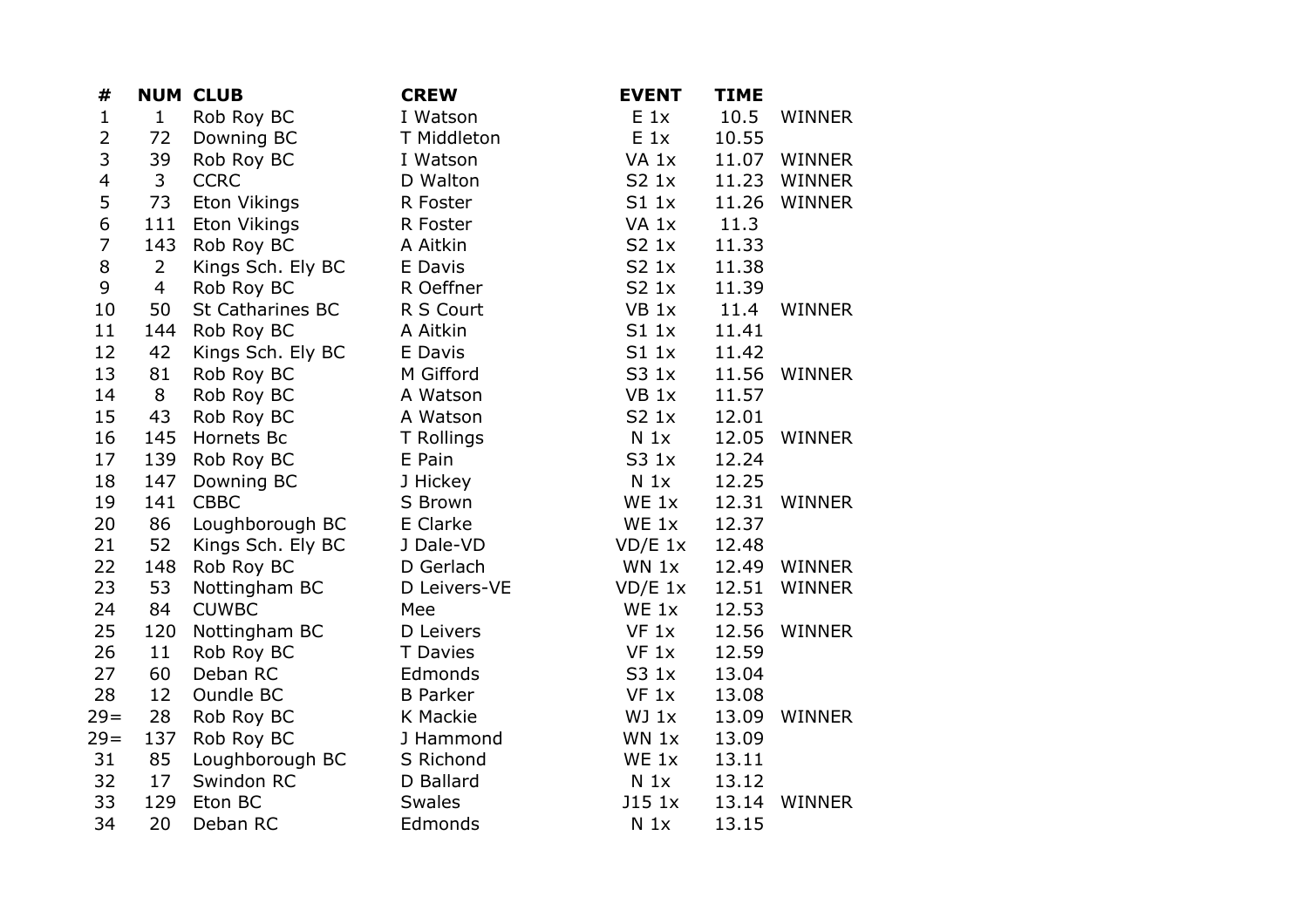| 35     | 19             | Christ BC         | D Eves           | N <sub>1x</sub>  | 13.2  |               |
|--------|----------------|-------------------|------------------|------------------|-------|---------------|
| 36     | 26             | Rob Roy BC        | K Hanson         | WS3 1x           | 13.22 | WINNER        |
| 37     | 56             | Eton BC           | Dunckley         | J16 1x           | 13.23 | WINNER        |
| 38     | 92             | Deban RC          | Edmonds          | N <sub>1x</sub>  | 13.26 |               |
| $39 =$ | 166            | <b>CBBC</b>       | Doswell          | VE 1x            | 13.28 |               |
| $39 =$ | 107            | Rob Roy BC        | E Barker         | WN 1x            | 13.28 |               |
| 41     | 13             | Kings Sch. Ely BC | I Livchits       | $J_1x$           | 13.31 |               |
| 42     | 55             | Eton BC           | Kingsley         | J16 1x           | 13.33 |               |
| 43     | 62             | Deban RC          | Wright           | N <sub>1x</sub>  | 13.34 |               |
| $44 =$ | 32             | Leys School BC    | J Petkovic       | J16 1x           | 13.37 |               |
| $44 =$ | 149            | <b>CCRC</b>       | N Dowdy          | VB <sub>1x</sub> | 13.37 |               |
| 46     | 54             | Rob Roy BC        | N Cuttler        | N <sub>1x</sub>  | 13.39 |               |
| 47     | 99             | Eton BC           | Halford-Thompson | J151x            | 13.42 |               |
| 48     | $\overline{7}$ | Rob Roy BC        | S Tasker         | WN 1x            | 13.44 |               |
| 49     | 146            | <b>CUWBC</b>      | Z Authur         | WN 1x            | 13.45 |               |
| $50 =$ | 83             | Deban RC          | Wright           | $VC$ 1 $x$       | 13.47 | <b>WINNER</b> |
| $50 =$ | 61             | Deban RC          | Albright         | $N_1x$           | 13.47 |               |
| 52     | 106            | Magdalene BC      | R Wallwork       | WN 1x            | 13.51 |               |
| 53     | 136            | Rob Roy BC        | J Warren         | WN 1x            | 13.56 |               |
| $54=$  | 126            | Eton BC           | Goodier          | $J16$ $1x$       | 13.57 |               |
| $54 =$ | 135            | Rob Roy BC        | E Ruiz           | WN 1x            | 13.57 |               |
| 56     | 34             | Leys School BC    | C Prymaka        | J151x            | 14.01 |               |
| 57     | 127            | Eton BC           | <b>Willis</b>    | J16 1x           | 14.03 |               |
| 58     | 44             | Deban RC          | Edmonds          | S2 1x            | 14.04 |               |
| $59=$  | 9              | Rob Roy BC        | C Todd           | $VC$ 1 $x$       | 14.06 |               |
| $59=$  | 58             | Eton BC           | Edelshain        | J16 1x           | 14.06 |               |
| $59=$  | 36             | Deban RC          | Hayward          | WN 1x            | 14.06 |               |
| 62     | 21             | Deban RC          | Davey-VE         | $VD/E$ 1x        | 14.07 |               |
| 63     | 31             | Kings Sch. Ely BC | D Few            | J16 1x           | 14.13 |               |
| $64=$  | 27             | <b>CCRC</b>       | E Walton         | WS3 1x           | 14.17 |               |
| $64=$  | 91             | Lowestoft RC      | L Saunders-VD    | $VD/E$ 1x        | 14.17 |               |
| 66     | 131            | Eton BC           | Gladstone        | J151x            | 14.26 |               |
| $67 =$ | 10             | Lowestoft RC      | L Saunders       | $VC$ $1x$        | 14.35 |               |
| $67 =$ | 109            | Rob Roy BC        | N Lewis          | $WN$ 1 $x$       | 14.35 |               |
| 69     | 121            | Deban RC          | Parkes           | $N_1x$           | 14.36 |               |
|        |                |                   |                  |                  |       |               |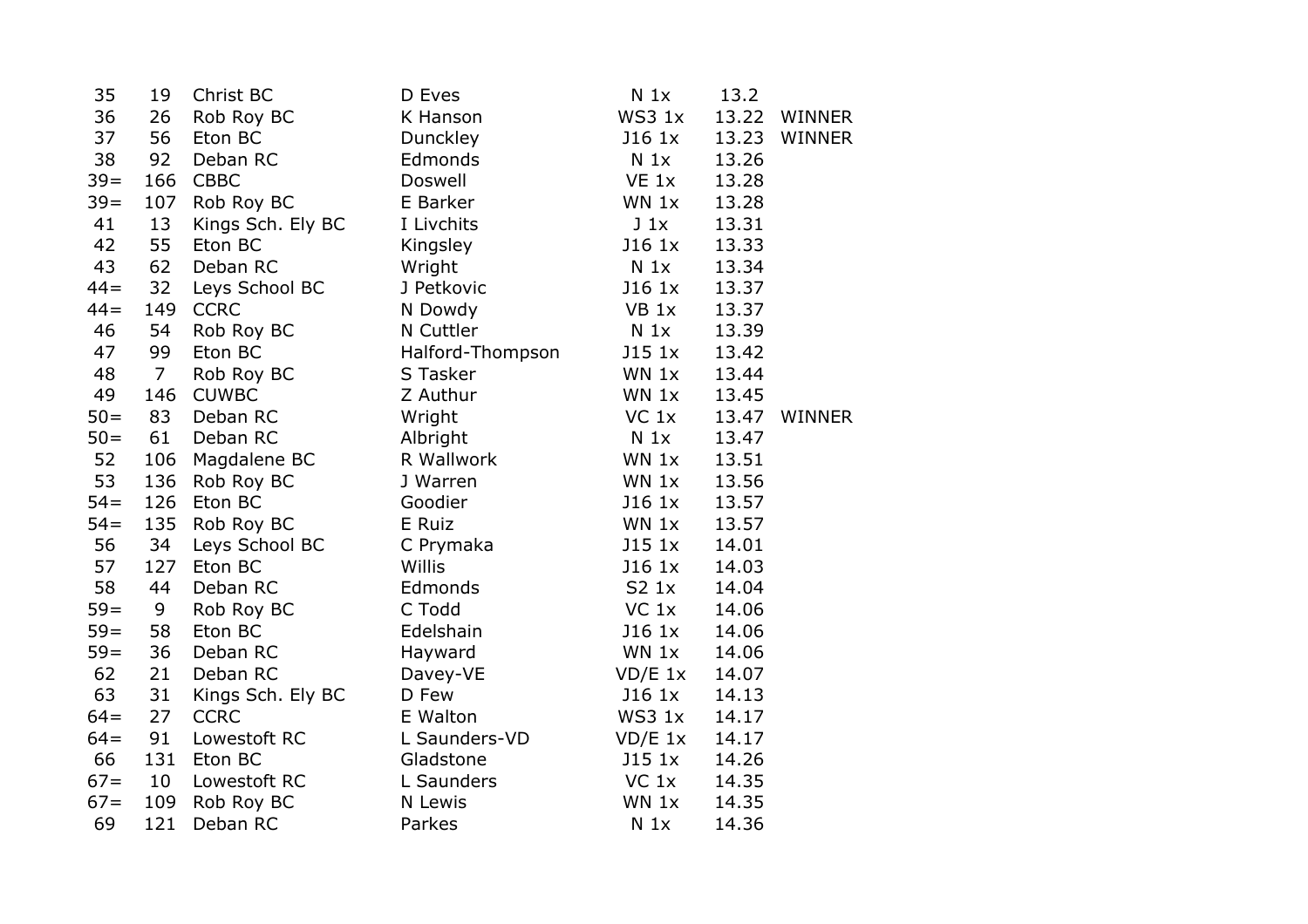| $70 =$                  | 97  | Eton BC                 | Sheehan           | J16 1x          | 14.44 |               |
|-------------------------|-----|-------------------------|-------------------|-----------------|-------|---------------|
| $70 =$                  | 70  | Rob Roy BC              | P Gilmour         | WN 1x           | 14.44 |               |
| 72                      | 96  | Eton BC                 | Cohen             | J16 1x          | 14.47 |               |
| 73                      | 101 | Eton BC                 | de Juniac         | J15 1x          | 15.16 |               |
| 74                      | 134 | Deban RC                | Robinson          | WS3 1x          | 15.3  |               |
| 75                      | 108 | Deban RC                | Robinson          | WN 1x           | 15.44 |               |
| 76                      | 130 | Eton BC                 | Laing             | J15 1x          | 15.56 |               |
| 77                      | 100 | Eton BC                 | Kennedy           | J15 1x          | 16.05 |               |
| 78                      | 67  | Leys School BC          | E Francis         | WJ 1x           | 17.28 |               |
|                         |     |                         |                   |                 |       |               |
| 1                       | 38  | Lake Menteith/Hunts     | Law/Rhodes-VB     | Vet 2x          | 10.27 | <b>WINNER</b> |
| $\overline{2}$          | 140 | Rob Roy BC              | Pain/Offner       | S2 2x           | 10.48 | WINNER        |
| 3                       | 41  | Rob Roy BC              | Barnes/Scherkoske | $S12$ -         | 11    | <b>WINNER</b> |
| $\overline{\mathbf{4}}$ | 142 | <b>CCRC</b>             | Cobbett/Bradshaw  | S2 2x           | 11.04 |               |
| 5                       | 78  | Univ Of E A             | Evans/Van Win     | N <sub>2x</sub> | 11.41 | <b>WINNER</b> |
| 6                       | 150 | 1st & 3rd Trinity BC    | Davies/Andrews    | $S32 -$         | 11.49 | <b>WINNER</b> |
| $\overline{7}$          | 154 | 1st & 3rd Trinity BC    | Thorne/Jane       | $S2$ 2-         | 11.55 | <b>WINNER</b> |
| 8                       | 75  | <b>St Catharines BC</b> | Cook/Nicholls     | N <sub>2x</sub> | 11.57 |               |
| $9=$                    | 49  | <b>Wolfson BC</b>       | Davenne/Kraeling  | $S12$ -         | 12    |               |
| $9=$                    | 77  | Huntingdon BC           | Rickerby/Margetts | N <sub>2x</sub> | 12    |               |
| $9=$                    | 47  | Eton BC                 | Choynowski/Willis | J16 2x          | 12    | WINNER        |
| 12                      | 163 | <b>CUWBC</b>            | Mee/Arthur        | <b>WS2 2x</b>   | 12.02 | <b>WINNER</b> |
| 13                      | 117 | Crabtree BC             | Harpum/Rees-VC    | Vet 2x          | 12.04 |               |
| 14                      | 63  | Rob Roy BC              | Warren/Hammond    | WN 2x           | 12.06 | <b>WINNER</b> |
| 15                      | 162 | Rob Roy BC              | Hanson/Mackie     | <b>WS2 2x</b>   | 12.1  |               |
| 16                      | 16  | Huntingdon BC           | Wood/Margetts     | S2 2-           | 12.11 |               |
| 17                      | 74  | Eton BC                 | Crew A            | $J154x+$        | 12.13 | <b>WINNER</b> |
| 18                      | 153 | 1st & 3rd Trinity BC    | Thorne/Goldmanis  | $S2$ 2-         | 12.16 |               |
| 19                      | 114 | Eton BC                 | Dunckley/Kingsley | J16 2x          | 12.18 |               |
| 20                      | 22  | Rob Roy BC              | Ruiz/Barker       | WN 2x           | 12.25 |               |
| $21 =$                  | 89  | Eton BC                 | Style/Goodier     | J16 2x          | 12.32 |               |
| $21 =$                  | 24  | Magdalene BC            | Wallwork/Rogers   | WN 2x           | 12.32 |               |
| 23                      | 152 | 1st & 3rd Trinity BC    | Taylor/Cazorla    | S3 2-           | 12.33 |               |
| 24                      | 151 | 1st & 3rd Trinity BC    | Jane/Clouging     | $N$ 2-          | 12.34 |               |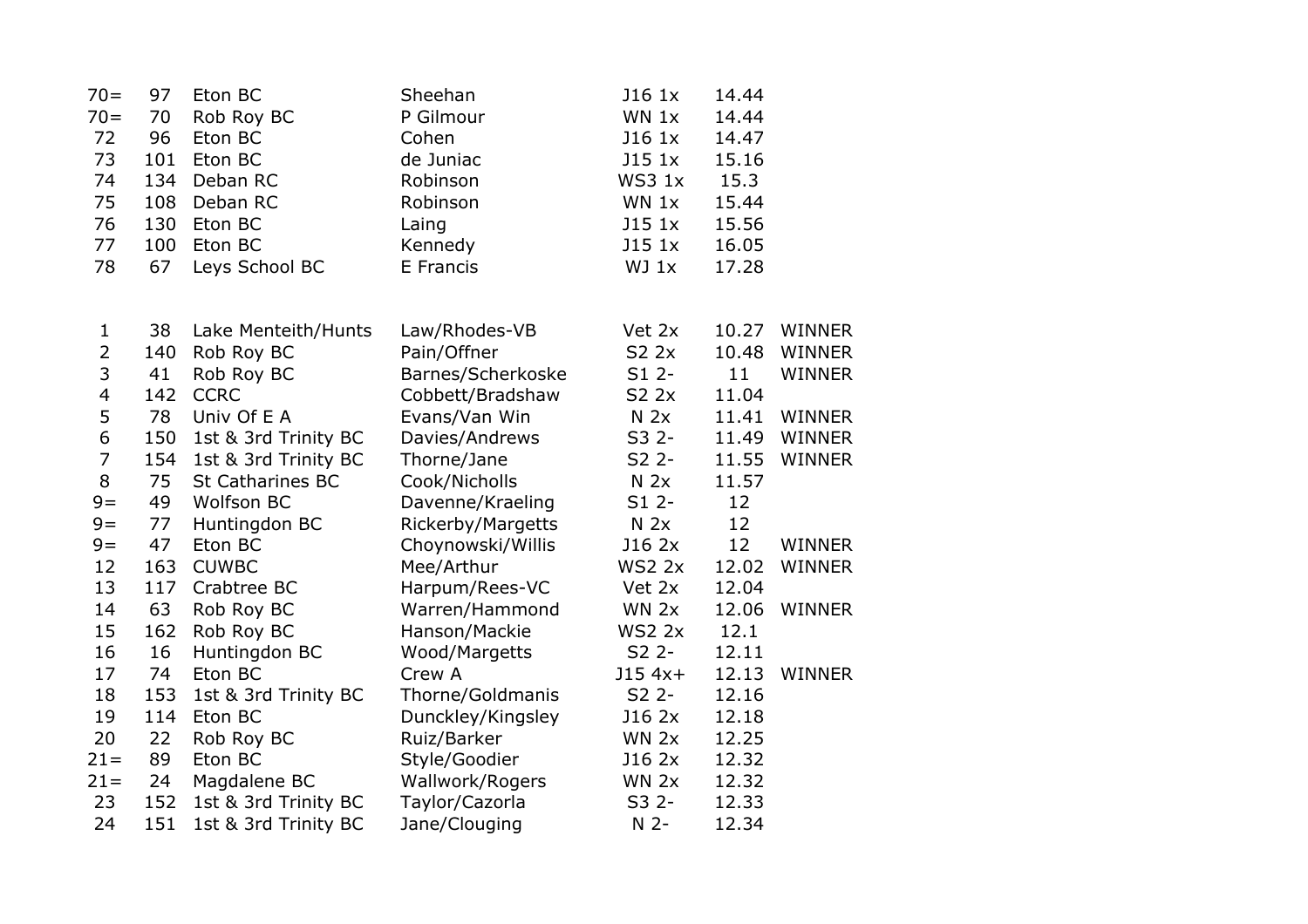| 25     | 90  | Leys School BC       | Petkovic/Bartlett     | J16 2x          | 12.36 |               |
|--------|-----|----------------------|-----------------------|-----------------|-------|---------------|
| 26     | 155 | 1st & 3rd Trinity BC | Patterson/Byrne       | S3 2-           | 12.38 |               |
| 27     | 51  | Nottingham BC        | Payne/?-VG            | Vet 2x          | 12.4  |               |
| 28     | 102 | Rob Roy BC           | Ruiz/Hayward          | WN 2x           | 12.43 |               |
| 29     | 15  | Kings Sch. Ely BC    | Flatman/Didman        | J16 2x          | 12.46 |               |
| 30     | 118 | Deban RC             | Hale/Wright           | N <sub>2x</sub> | 12.52 |               |
| 31     | 103 | <b>CCAT BC</b>       | Woolger/Stewart       | WN 2x           | 12.57 |               |
| 32     | 46  | Kings Sch. Ely BC    | Flatman/Didman        | J2x             | 12.58 | <b>WINNER</b> |
| 33     | 87  | <b>CBBC</b>          | Watson/Adams          | WS1 2-          | 13.02 |               |
| $34 =$ | 116 | Leys School BC       | Prymaka/Bigsby        | J2x             | 13.07 |               |
| $34 =$ | 48  | Eton BC              | Sheehan/Cohen         | J16 2x          | 13.07 |               |
| 36     | 65  | <b>CCRC/Lee RC</b>   | Botterill/Hallifax-VH | Vet 2x          | 13.09 |               |
| 37     | 112 | Eton BC              | Crew B                | $J154x+$        | 13.11 |               |
| 38     | 80  | Cambridge 99 BC      | Mills/Sander/Bell     | $S32+$          | 13.17 |               |
| 39     | 79  | Deban RC             | Parkes/Albright       | N <sub>2x</sub> | 13.22 |               |
| 40     | 25  | Kings Sch. Ely BC    | Sutherland/Gregory    | WJ 2x           | 13.23 | <b>WINNER</b> |
| 41     | 30  | Kings Sch. Ely BC    | Crew A                | $J154x+$        | 13.34 |               |
| 42     | 94  | Leys School BC       | Gibson/Gould          | WJ 2x           | 13.35 |               |
| 43     | 5   | Rob Roy BC           | Lithander/Howell      | N <sub>2x</sub> | 13.37 |               |
| 44     | 164 | Rob Roy BC           | Dawkings/Martin       | WJ16 2x         | 13.44 | <b>WINNER</b> |
| 45     | 76  | <b>Broxbourne RC</b> | Jones/Sawtell         | $N$ 2+          | 13.45 |               |
| 46     | 133 | Rob Roy BC           | Gerlach/Pasker        | WN 2x           | 13.49 |               |
| 47     | 64  | Kings Sch. Ely BC    | Sutherland/Gregory    | WN 2x           | 14.21 |               |
| 48     | 69  | Kings Sch. Ely BC    | Crew B                | $J154x+$        | 14.25 |               |
| 49     | 71  | Leys School BC       |                       | WJ16 4x+        | 14.48 | <b>WINNER</b> |
| 50     | 66  | Leys School BC       | Jones/Bennet          | WJ 2x           | 14.59 |               |
| 51     | 160 | 1st & 3rd Trinity BC | McCreadie/North       | WN 2x           | 15.38 |               |
| $52 =$ | 123 | Leys School BC       | Eharry/Aylmer         | WJ16 2x         | 15.5  |               |
| $52 =$ | 159 | 1st & 3rd Trinity BC | Geary/Painter         | WN 2x           | 15.5  |               |
| 54     | 124 | Leys School BC       | Lamb/Mclachian        | WJ16 2x         | 16.14 |               |
| 55     | 37  | Kings Sch. Ely BC    |                       | WJ16 4x+        | 17.02 |               |
| 56     | 157 | 1st & 3rd Trinity BC | Michaels/Mollison     | WN 2x           | 17.09 |               |
| 57     | 138 | Leys School BC       | Crew B                | $WJ 4x+$        | 17.48 | <b>WINNER</b> |
| 58     | 104 | Leys School BC       | Crew A                | $WJ 4x+$        | 17.56 |               |
| 59     | 105 | Leys School BC       | Crew C                | $WJ 4x+$        | 21.23 |               |
|        |     |                      |                       |                 |       |               |